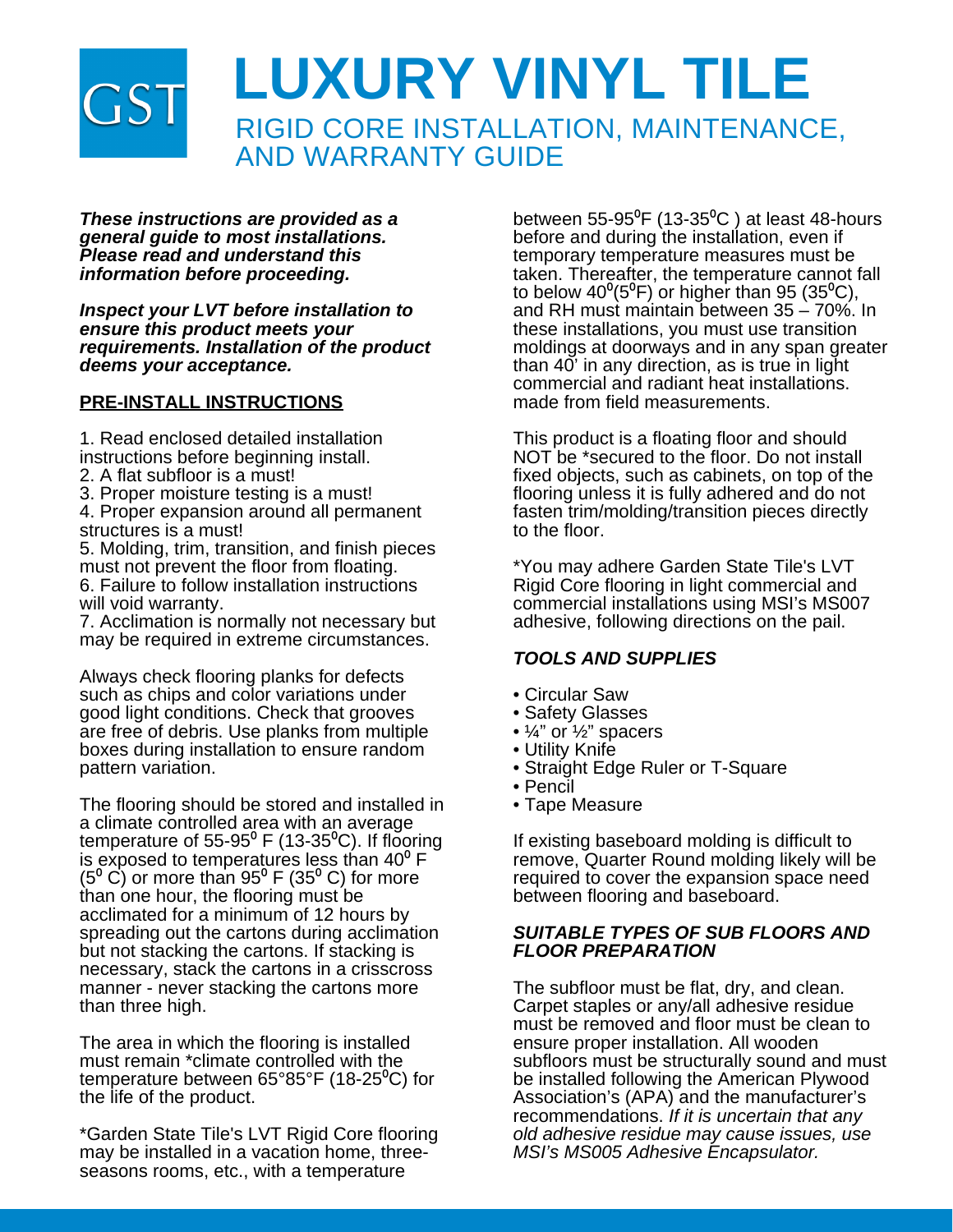# **LUXURY VINYL TILE** RIGID CORE INSTALLATION, MAINTENANCE, AND WARRANTY GUIDE

To check for flatness, hammer a nail into the center of the floor. Tie a string to the nail and push the knot against the floor. Pull the string tight to the farthest corner of the room and examine the floor for any high/lows relative to the string. Subfloors must be flat to 1/8" per 6' (3mm per 0.92 meter). Any areas in excess of the flatness specification must be sanded down or filled with an appropriate leveler.

### **Warning: This product should not be installed over carpet. Installation over carpet will void the warranty.**

When installed in rooms with direct sunlight, during the peak hours of sunlight, the use of blinds/shades or drapes to avoid prolonged direct sunlight periods is recommended.

This product is waterproof but is not a moisture barrier. The product can withstand topical water and water penetration for up to 16 hours without being damaged. However, water leaking over or around the outer edges of the flooring can damage a wood subfloor and breed mold/mildew growth on subfloor and walls. This is not considered a defect in the flooring.

Moisture in concrete subfloors can create high moisture vapor emission levels, hydrostatic pressure, and high alkalinity levels. This combination is highly corrosive and damaging to flooring, over time. To avoid this, ensure that concrete subfloors are constructed according to the American Concrete Institution's guidelines (ACI's 302.2 Guide).

To check current conditions, a RH test using in situ Probes (ASTM F2170) is necessary. If the level of hydrostatic pressure is over 90% RH, use a moisture barrier or you must use MSI's MS007 Adhesive (up to 95% RH) for the install. There also is calcium chloride testing (ASTM F1869) but the in situ Probe (ASTM F2170) is the preferred test. Lightweight concrete (minimum density of 90 lbs. per cubic foot) is acceptable if installed according to the manufacturer's instructions and primed with MSI's MS003 primer.

### **Note: New concrete needs to cure for at least 60 days before installing flooring materials.**

If considering Radiant heat, only Hydronic radiant heat is allowed. The heating components must have a minimum of 3/8" separation from the product. System must be operational for a minimum of two weeks prior to installation. Five days prior to installation, the temperature should be reduced to  $65^{\circ}$  F  $(18^{\circ} C).$ 

After installation, the temperature can be raised gradually (5<sup>°</sup> F per hour) to a maximum operation temperature of  $85^{\circ}F(29^{\circ}C)$ . An infloor thermostat is recommended to avoid overheating and a transition strip must be used for any installation longer than 40' in any direction. It is also suggested to use T-Molding in doorways.

### **SEE NEXT PAGE FOR INSTALLATION INSTRUCTIONS.**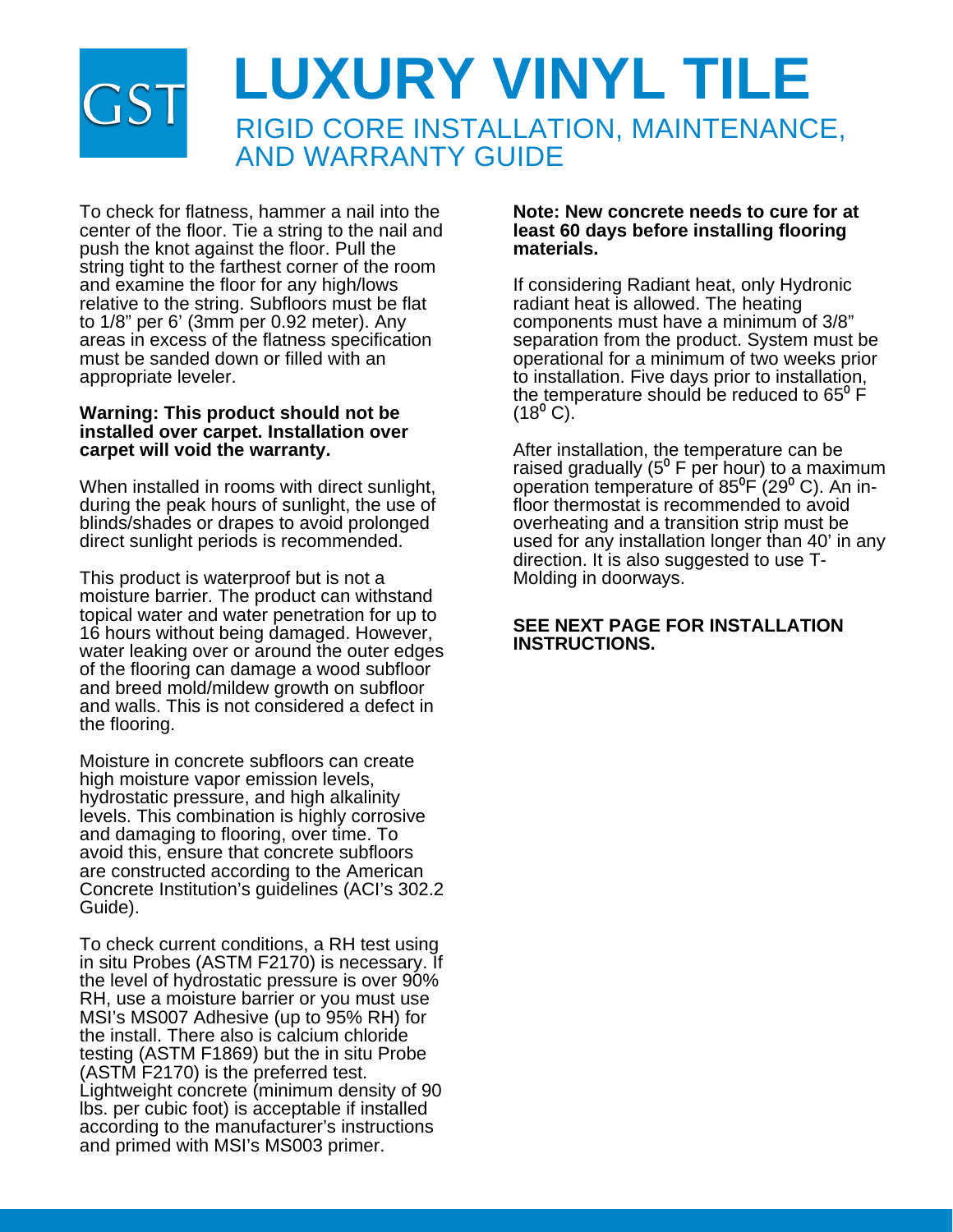



**INSTALLATION INSTRUCTIONS** Remove the tongue (on the long side) from the first row of planks. This will ensure that the decorative surface of the flooring is under the finished trim when installed. Use a utility knife to score through the tongue several times until it easily snaps off (Figure A).

> *Note: The first row of planks may need to be trimmed lengthwise for a better fit at the end of the installation. Measure the room and divide by the width of the plank. If there is a remainder of less than 2", the first row will need to be trimmed by that amount.*

Starting in the left hand corner, place the first plank with its' trimmed side towards the wall. Use spacers along all walls to maintain a minimum expansion gap of 1/4" (7-8mm) between the walls and the flooring (Figure B).

Attach the ends of the 1st plank and the second plank by lifting the 2nd plank and inserting the tongue on the short side into the groove of the first plank and lowering it into place. Line up edges and corners carefully (Figure C).

Continue along the wall until you reach the last full plank, connecting each plank in manner described above. To fit the last plank, turn plank over (face down). Place the plank in the corner so the tongue on the short end touches the adjacent wall.

Measure overlap between the installed plank and the last plank (Figure D1 & D2).

Using a sharp utility knife and a straight edge, score a line on the top surface of the plank. The plank should split on the score line with little effort. Use saw to cut plank to size. The plank should split on the score line with little effort. Use saw to cut plank to size.

Note: the end pieces must be longer than 8". This may require cutting a plank to start a row depending on the size of the room.

Begin the next row with the cut piece from the previous row, creating the necessary stagger. This piece should be a minimum of 8" (20cm) long and the joint offset from the previous row should be at least 10" (26cm) apart.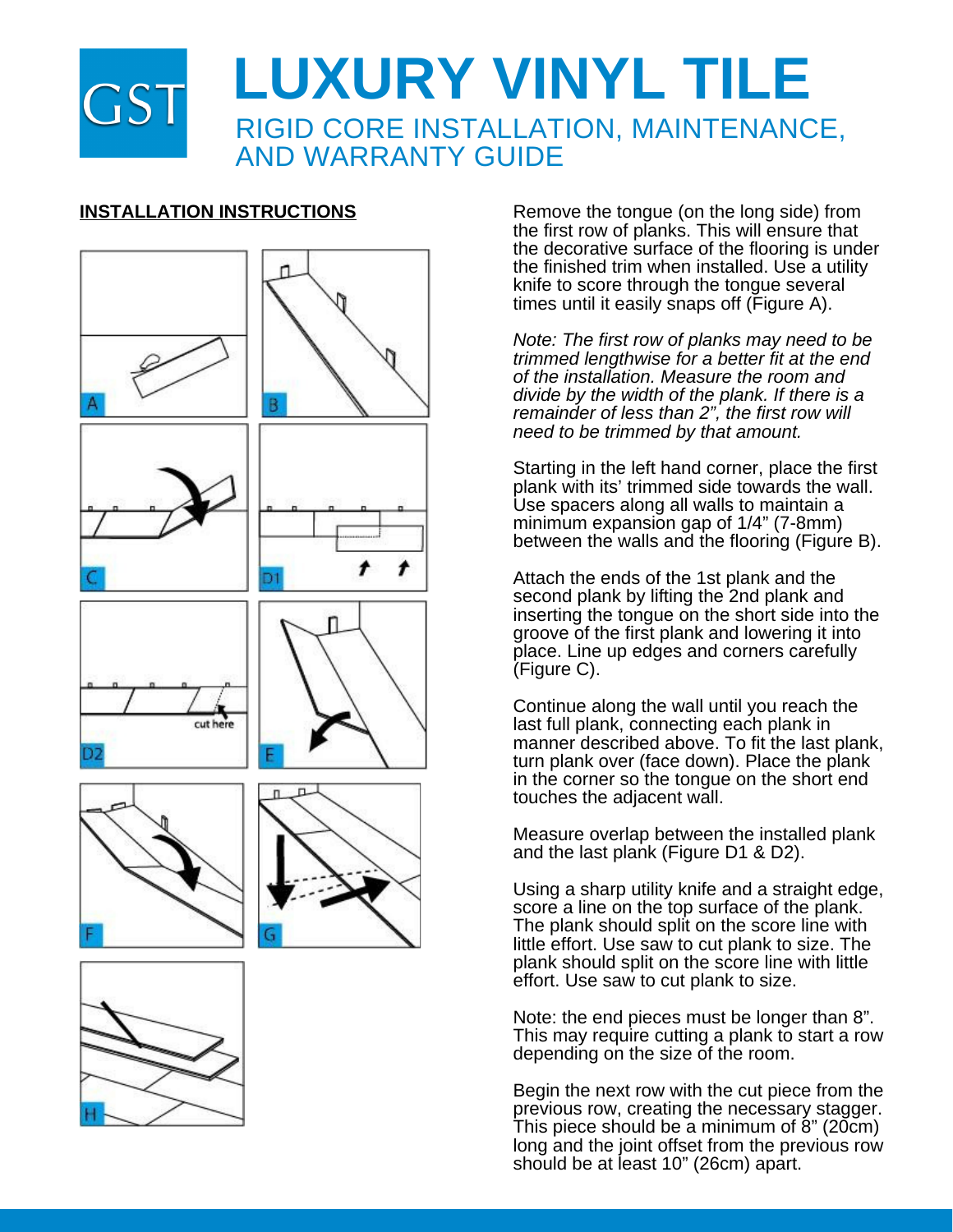# **LUXURY VINYL TILE** RIGID CORE INSTALLATION, MAINTENANCE, AND WARRANTY GUIDE

To attach, tilt the plank you are installing slightly upwards (about 15-25º), insert its tongue into the previous row's groove, and lower it into place. The plank will click into place with light pressure (Figure E).

Install the second plank in the second row by inserting the short end tongue into the previously installed plank's groove. Align the plank so that the long side tongue tip is positioned just over the groove lip of the plank in the first row (Figure F). Working from the end seam, at a low angle, insert the long tongue into the groove of the adjoining plank. Very little force is required to fit the tongue into the groove. You should be able to feel the tongue lock into the groove (Figure G). Continue locking each piece into place, short side first and then long side.

To fit the last row, lay a plank on top of the previous row. With the plank against the wall, mark a line down the length of the plank and cut the planks accordingly (Figure H).

Door Frames and heating vents also require expansion room. Cut the planks to the correct length. Place the cut plank next to its actual position, use a ruler to measure the areas to be cut out and mark them. Cut out the marked points allowing the correct expansion distance on each side. T-molding is suggested in all doorways.

You can trim doorframes by turning a panel upside down to use as a height guide. Using a handsaw, cut door frames to the necessary height so that planks slide easily under them.

To finish the perimeter of the room, install quarter round molding using finishing nails. Nail quarter round directly into the baseboard not the flooring.

### **MAINTENANCE & TIPS**

### **MAINTENANCE**

Dust-mop or broom can be used for daily maintenance. When necessary, clean with a MOIST cloth or mop and a neutral PH cleaner – heavy use of detergent cleaners will leave a residue and, over time, lead to a cloudy film.

NEVER USE floor polish or floor cleaning wax, oil soaps, etc. These products can damage and/or leave a film on the flooring. This is not a defect in the floor.

## **TIPS**

- Always use felt tip protectors on all furniture legs/feet
- Entryway/walk off mats are recommended
- Never use rubber protective mats
- Area rugs are recommended
- Keep pet nails trimmed
- Exposed nails on sharp shoe-heels (e.g. high-heels) may damage floors
- Never slide furniture across a floor without pads
- Keep floors clean

### **SEE NEXT PAGE FOR WARRANTY INFORMATION.**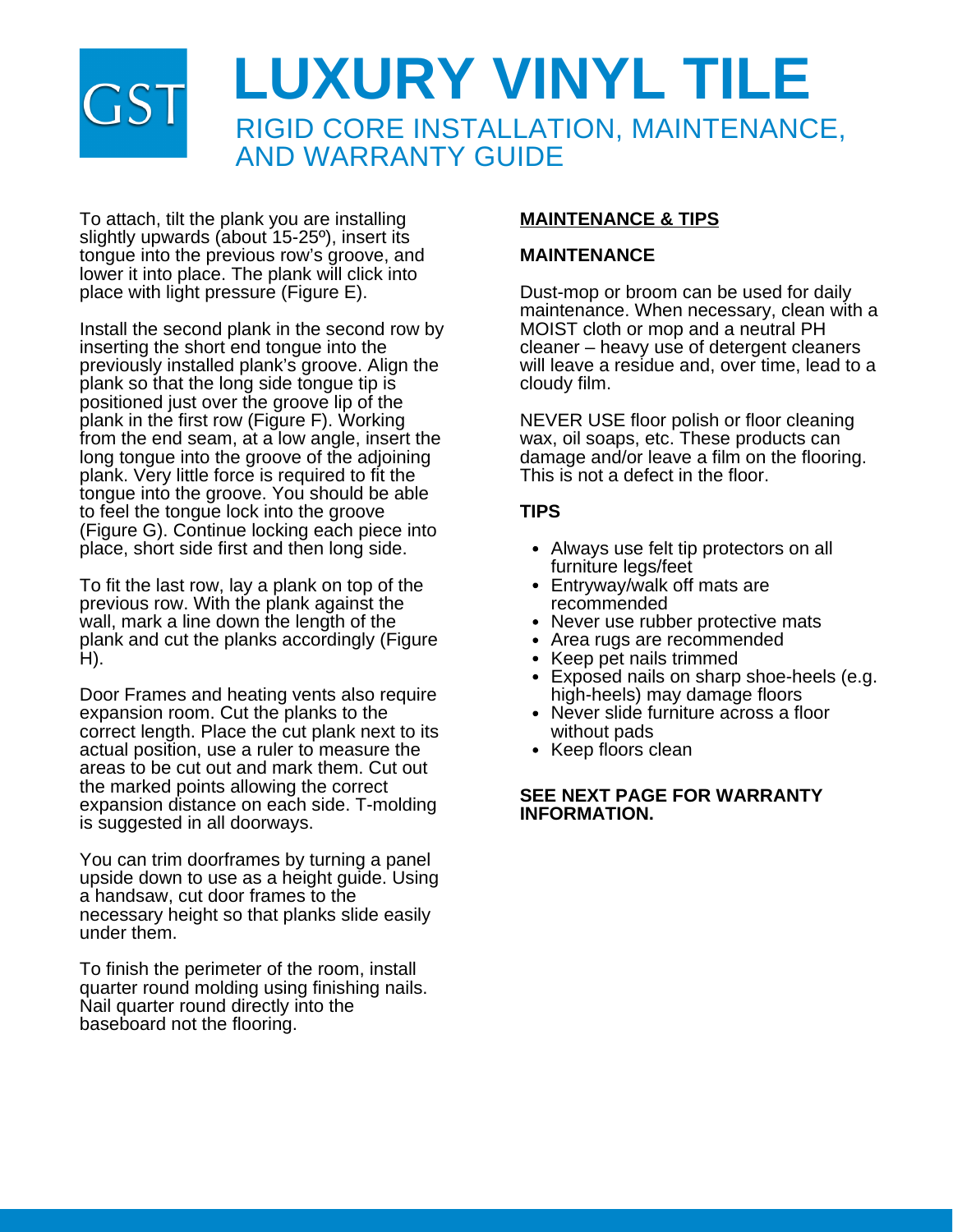

# **WARRANTY**

**Joint Integrity:** During the period of the warranty the Unilin locking system will not fail when properly installed and maintained according to manufacturer's instructions. Installed flooring must remain climate controlled with the temperature of  $55-95^{\circ}$  F  $(13-35^{\circ}C)$  for the life of the product, with the herein listed exceptions.

**Manufacturing Defect:** During the period of the warranty, this product will be free from manufacturing defects.

**Water Proof:** During the period of the warranty, this product is 100% waterproof and the structural integrity of the floor will not be diminished by exposure to water as herein described.

**Wear Resistance:** During the period of the warranty, this product's wear layer will not wear through to the decorative layer under normal use. Excessive wear due to improper maintenance or care is not a wear layer or product defect.

### **What is NOT Covered by this Warranty (item list is not exhaustive)**

- Improper Installation: Material that is not installed in accordance with the Installation Instructions is not a manufacturing related defect. Installer workmanship is not warranted.
- Labor cost to repair or replace material installed with visible defects/imperfections.
- Improper maintenance, resulting in gloss level loss.
- Damage resulting from use of strong detergents, chemicals, paints, dyes, improper mats, fertilizers, or other similar materials.
- Damage caused by moving appliances or heavy furniture without protecting the floor. (Always protect flooring by using protective covering when moving heavy objects.)
- Damage or scratches resulting from accidents, casualty events, abuse or improper usage...
- ...(including damage from pet claws or teeth, urine etc.). Accidents, abuse, and improper usage are defined as, but are not limited to damage caused by: casters on furniture, rotating beater bars on vacuum cleaners, burns, cuts, impact from heavy and sharp objects – with the Prescott exception, narrow or spike heels, cleats, etc., as well as, damage resulting from unprotected furniture legs.
- Damage caused by leaks from appliances or plumbing.
- Construction damage after installation.
- Installation-related errors or damage including improper conditioning of jobsite and flooring materials, when necessary, and/or poor subfloor performance or failure.
- Fading, discoloration, or other damage due to excessive temperatures or sunlight. Radiant heat must not exceed 85°F (29°C) and be approved by the manufacturer for the use of their product with resilient vinyl flooring applications.
- Problems or damage due to excessive moisture or hydrostatic pressure from the sub-floor.
- Discoloration caused by use of vinyl, latex, or rubber-backed floor mats. *Note: some synthetic backed carpets contain latex in the manufacturing process that may discolor vinyl. Always use mats marked as "non-staining".*
- Discoloration caused by rubber pads, rubber wheels, rubber tires, rubber rollers, automotive tires, etc.
- Flooring installed on stairs is excluded  $\bullet$ from warranty coverage.
- Installation of residential product in a commercial environment.
- If the product fails to perform as stated in the warranty, Garden State Tile reserves the right to have the product inspected by a certified inspector. Should product be determined to be defective, Garden StateTile reserves the right to either repair or replace the defective area with the same color, design and grade product, if available. If product is unavailable or discontinued, Garden State Tile reserves the right to select and supply similar material.